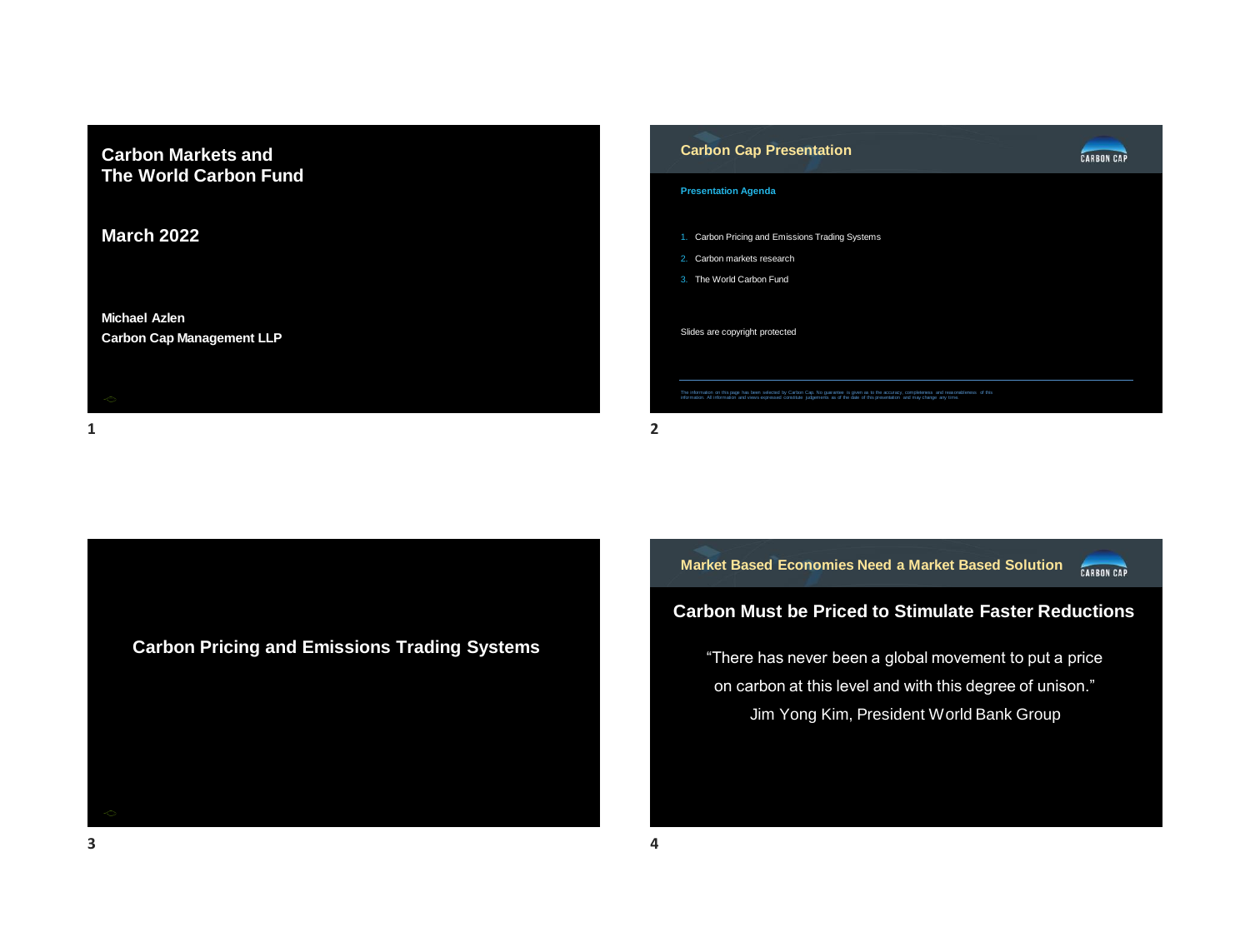

**CARBON CAP** 

- Objective is to: 1) cap and lower carbon emissions and 2) do this at the lowest cost to society
- Mandatory inclusion for entities with emissions above a threshold, typically >25k tonnes annually
- Entities audited annually and must submit allowances equalling emissions. Penalties are severe
- "Carbon allowances" are allocated and auctioned. Each allowance, permits 1 tonne of CO2 emissions
- Total supply is capped and reduced annually ensuring environmental targets achieved (cap lowered)
- Entities buy and sell allowances in the market, setting a market price for carbon
- The carbon price is internalised by participants stimulating "least cost abatement"
- A liquid market for carbon also allows hedging and incentivises innovation for low carbon technologies
- Auction revenues from the sale of carbon are used for energy efficiency and low carbon initiatives



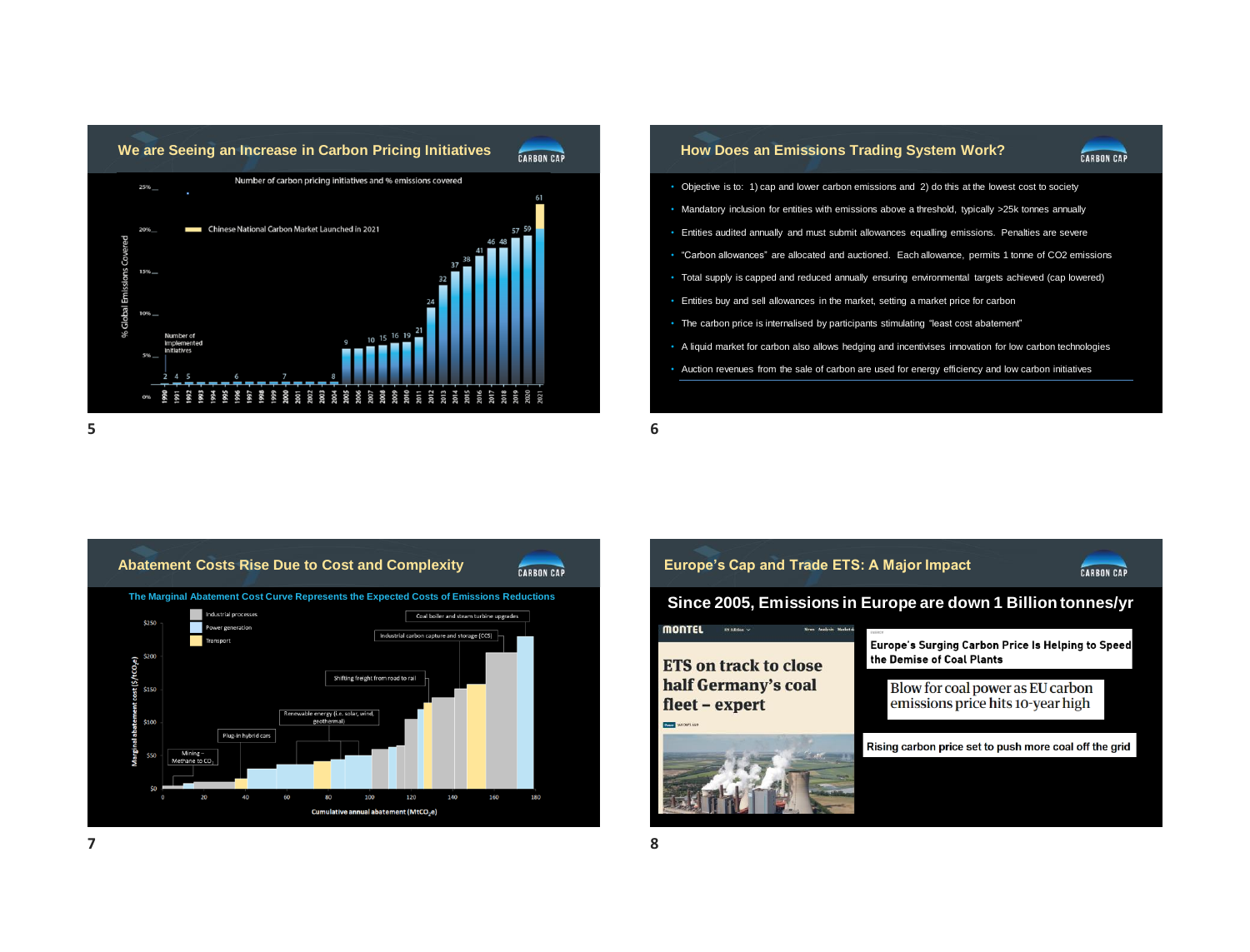





| <b>Research: Carbon Composite Portfolio</b>                          |                     |                           |                        |                 |                    |  |
|----------------------------------------------------------------------|---------------------|---------------------------|------------------------|-----------------|--------------------|--|
| Carbon Composite Portfolio pro-forma performance 8 years to Dec 2020 |                     |                           |                        |                 |                    |  |
|                                                                      | Carbon<br>Composite | Global<br><b>Equities</b> | Global<br><b>Bonds</b> | Global<br>60:40 | Global<br>54:36:10 |  |
| <b>Annualised Return</b>                                             | 21.7%               | 10.7%                     | 2.2%                   | 7.4%            | 9.1%               |  |
| <b>Annualised Volatility</b>                                         | 17.7%               | 14.2%                     | 4.6%                   | 8.4%            | 8.2%               |  |
| <b>Sharpe Ratio</b>                                                  | 1.19                | 0.76                      | 0.47                   | 0.82            | 1.04               |  |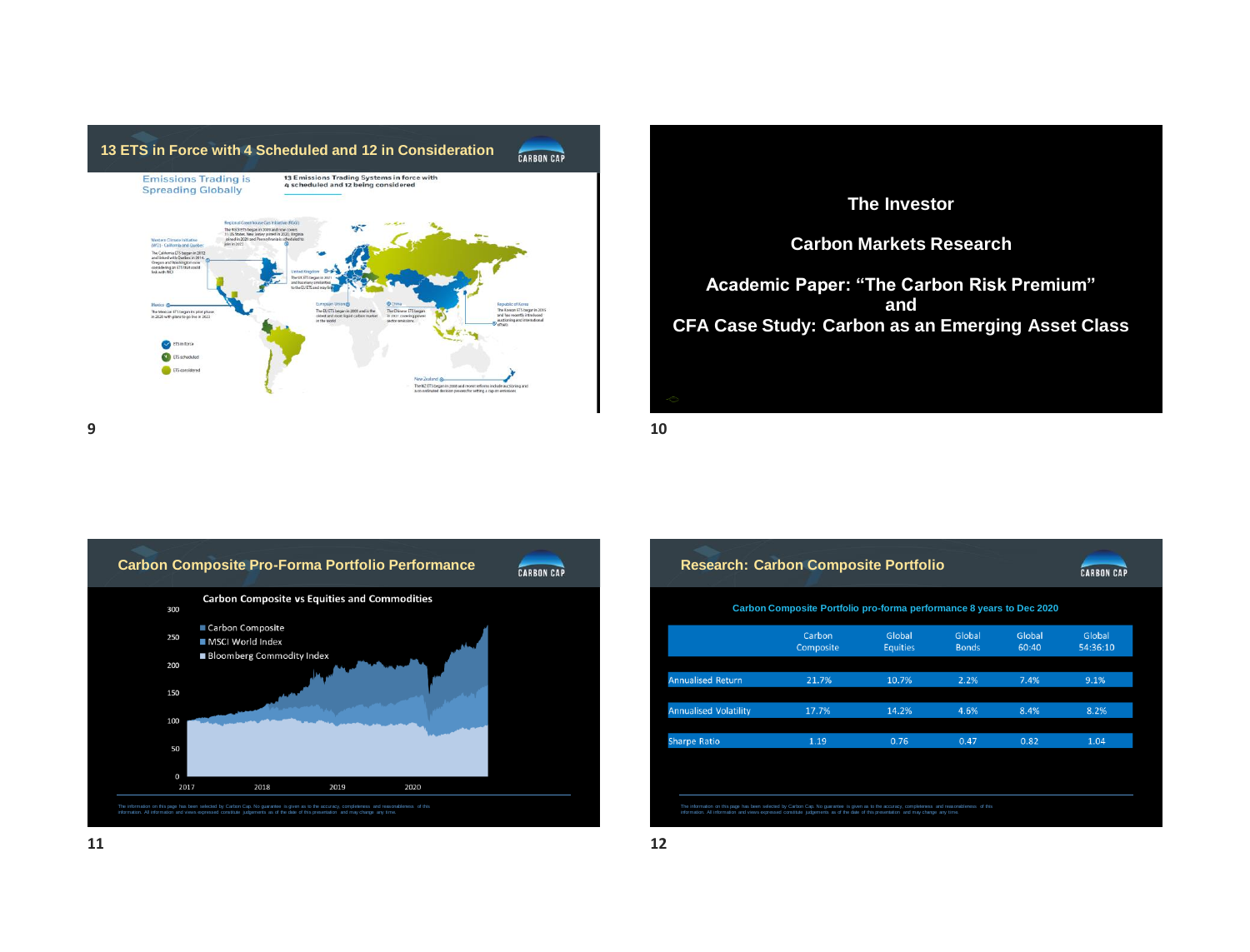|                                                                                                      | <b>Research: Carbon Markets Exhibit low cross correlation</b><br><b>CARBON CAP</b> |                       |                      |                       |                           |                         |                              |                           |                       |
|------------------------------------------------------------------------------------------------------|------------------------------------------------------------------------------------|-----------------------|----------------------|-----------------------|---------------------------|-------------------------|------------------------------|---------------------------|-----------------------|
| No cross correlation and low correlation to all asset classes and strategies (36 months to Oct 2021) |                                                                                    |                       |                      |                       |                           |                         |                              |                           |                       |
| <b>Correlation Matrix</b>                                                                            | <b>CCA</b><br>Carbon                                                               | <b>RGGI</b><br>Carbon | <b>NZU</b><br>Carbon | Global<br>Commodities | <b>US</b><br><b>Reits</b> | Euro<br><b>Equities</b> | <b>HS</b><br><b>Equities</b> | Global<br><b>Equities</b> | Hedge<br><b>Funds</b> |
| <b>EU Carbon</b>                                                                                     | 3%                                                                                 | 11%                   | 4%                   | 32%                   | 26%                       | 36%                     | 30%                          | 33%                       | 36%                   |
| <b>CCA Carbon</b>                                                                                    |                                                                                    | 28%                   | 9%                   | 10%                   | 17%                       | 4%                      | 16%                          | 16%                       | 12%                   |
| <b>RGGI Carbon</b>                                                                                   | 9%<br>Low cross correlation                                                        |                       |                      | 14%                   | 26%                       | 19%                     | 24%                          | 26%                       | 25%                   |
| N7U Carbon                                                                                           |                                                                                    |                       |                      | 18%                   | 14%                       | 15%                     | 13%                          | 18%                       | 19%                   |
| <b>Global Commodities</b>                                                                            |                                                                                    |                       |                      |                       | 32%                       | 40%                     | 40%                          | 45%                       | 49%                   |
| <b>US Reits</b>                                                                                      |                                                                                    |                       |                      |                       |                           | 55%                     | 79%                          | 79%                       | 63%                   |
| <b>European Equities</b>                                                                             |                                                                                    |                       |                      |                       |                           |                         | 65%                          | 77%                       | 82%                   |
| <b>US Equities</b>                                                                                   | Low correlation to other asset classes                                             |                       |                      |                       |                           |                         |                              | 97%                       | 72%                   |
|                                                                                                      |                                                                                    |                       |                      |                       |                           |                         |                              |                           |                       |
|                                                                                                      |                                                                                    |                       |                      |                       |                           |                         |                              |                           |                       |
|                                                                                                      |                                                                                    |                       |                      |                       |                           |                         |                              |                           |                       |
|                                                                                                      |                                                                                    |                       |                      |                       |                           |                         |                              |                           |                       |







## **What Carbon Price Do We Need to Meet Paris Targets**

**CARBON CAP** 



| <b>Carbon pricing Source</b>                            | 2030 Carbon Price (US\$) |
|---------------------------------------------------------|--------------------------|
| Stern Stiglitz Review <sup>1</sup>                      | 75                       |
| IEA Perspectives for the Energy Transition <sup>2</sup> | 120                      |
| IIASA SSP Scenarios 2 Degrees <sup>3</sup>              | 131                      |
| UK REA Bioenergy Strategy <sup>4</sup>                  | 125                      |
| Average                                                 | 113                      |

**1**<br>**Stern Stiglitz Review:** - High-Level Commission on Carbon Prices. 2017. Report of the High-Level Commission on Carbon Prices. Washington, DC: World Bank. License: Creative Commons Attribution CC BY 3.0 IGO

**IEW 2017 Forces** 

**³IIASA SSP Scenarios 2 Degrees:** International Institute for Applied Systems Analysis. 2019. Shared Socioeconomic

Pathways (SP) Scenario Database. **itrategy:** Brown, A. 2019. Bioenergy

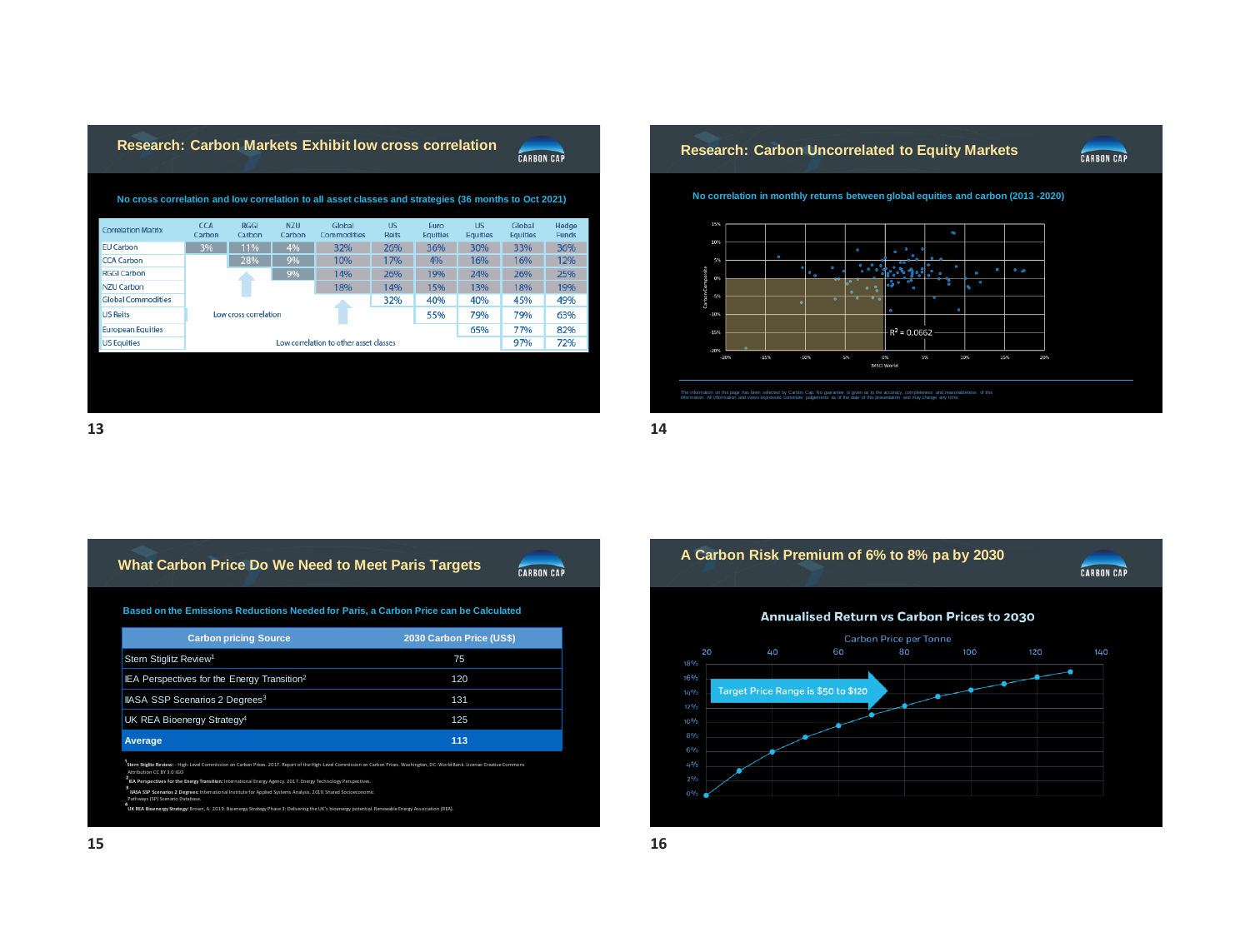# **The World Carbon Fund Generating Absolute Returns and Climate Impact**

### **World Carbon Fund**



- The World Carbon Fund targets absolute returns and a direct impact on climate change
- The fund invests into multiple liquid carbon markets holding physica carbon, futures and options
- The team have years of experience in carbon pricing, carbon trading and portfolio management
- 90%+ of participants within carbon markets are "end users" creating alpha opportunities
- "ETS markets are now large and liquid, trading \$2-4 billion per day and expanding globally
- Fund launched March 2020, now has a 2 year track record and is +70% since launch
- The fund is structured as an Irish QIAIF and has monthly liquidity
- 20% of performance fees used to purchase and permanently retire carbon allowances





**17 18**